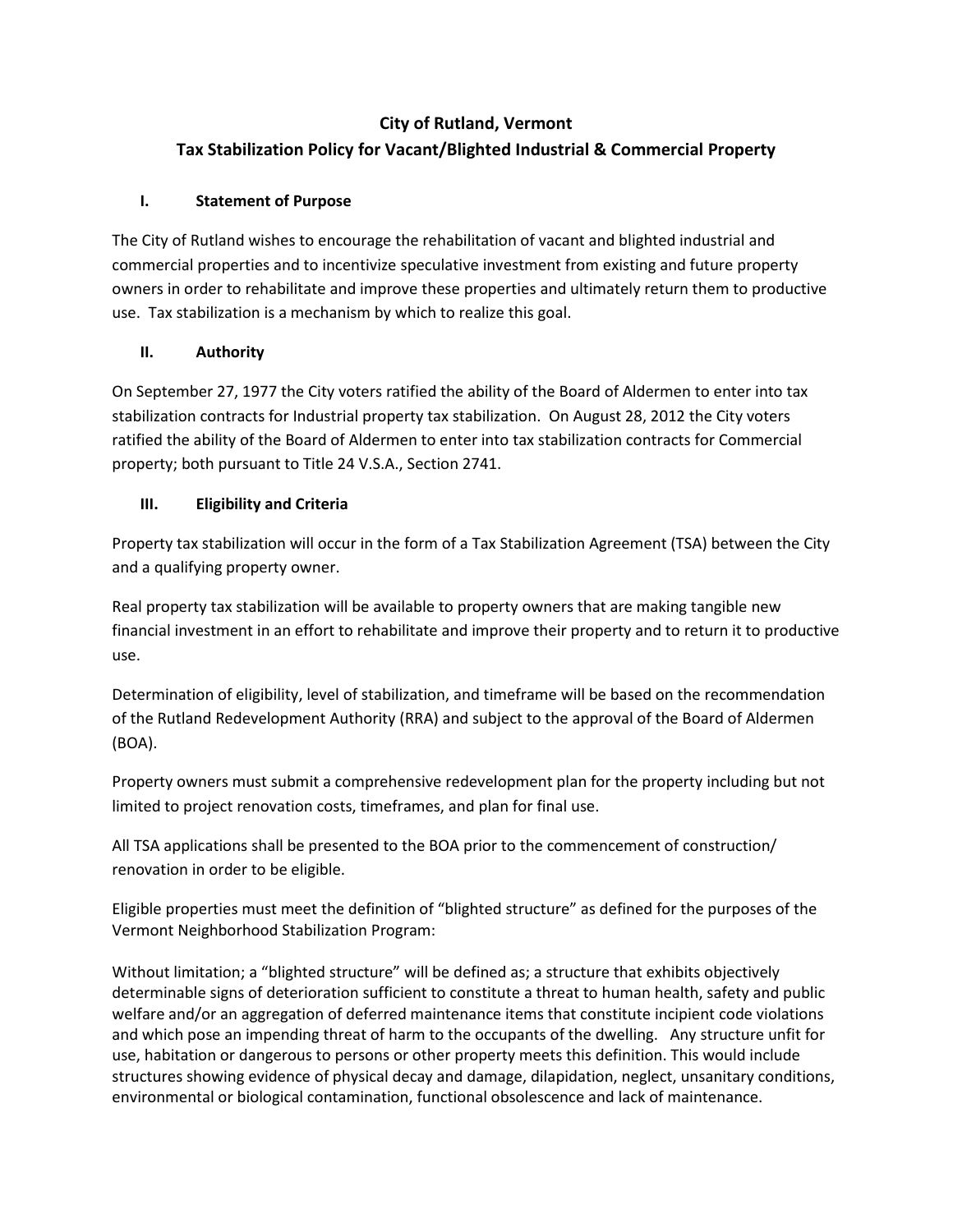#### **IV. Tax Stabilization Agreement terms**

Contract term options are intentionally flexible in order to best serve the needs of the property owner and shall be awarded at the recommendation of the RRA and at the sole discretion of the BOA.

TSA shall be for a period not to exceed five (5) years.

TSA shall commence on the April  $1<sup>st</sup>$  that follows the official signing of the agreement.

TSA will be limited to municipal taxes on real property.

A prospective purchaser of a qualifying property may apply for an initial TSA to be reviewed and approved by the BOA. The BOA will authorize the final TSA upon completion of the transfer of the property.

The City/BOA may also enter into tax stabilization agreements which provide for terms different from those set forth herein if it is determined to be in the interest of the City.

#### **V. Non-compliance/Termination**

The TSA shall be in writing and shall include all terms necessary to assure the City of the benefits that are the basis for tax stabilization of the project; specifically a comprehensive redevelopment plan for the property.

Should the terms of the agreement not be executed in full the City may choose to terminate the TSA and choose to recapture the foregone tax for the period during which there was a breach in terms.

If a project is subject to recapture of taxes the amount due shall be the total amount of the tax which would have been due if no tax stabilization agreement had been in force plus interest from the date at which the tax was due. The property shall be subject to a tax lien for all unpaid amounts due under this provision.

In the event the qualifying property is sold during the effective period the TSA may be transferred to the new owner of any property subject to the agreement. Transfer of TSA will require the re-signing of an amended agreement between the City and new property owner and may require an updated corrective action plan. Failure to transfer the agreement to the new owner will terminate the original TSA.

In the event a prospective business purchases a qualifying property during the effective period of the Vacant/Blighted Industrial Property TSA nothing shall preclude that business from applying for tax stabilization under the City's Industrial Property Tax Stabilization Policy guidelines. If approved, this new TSA will immediately replace the original TSA, which will terminate.